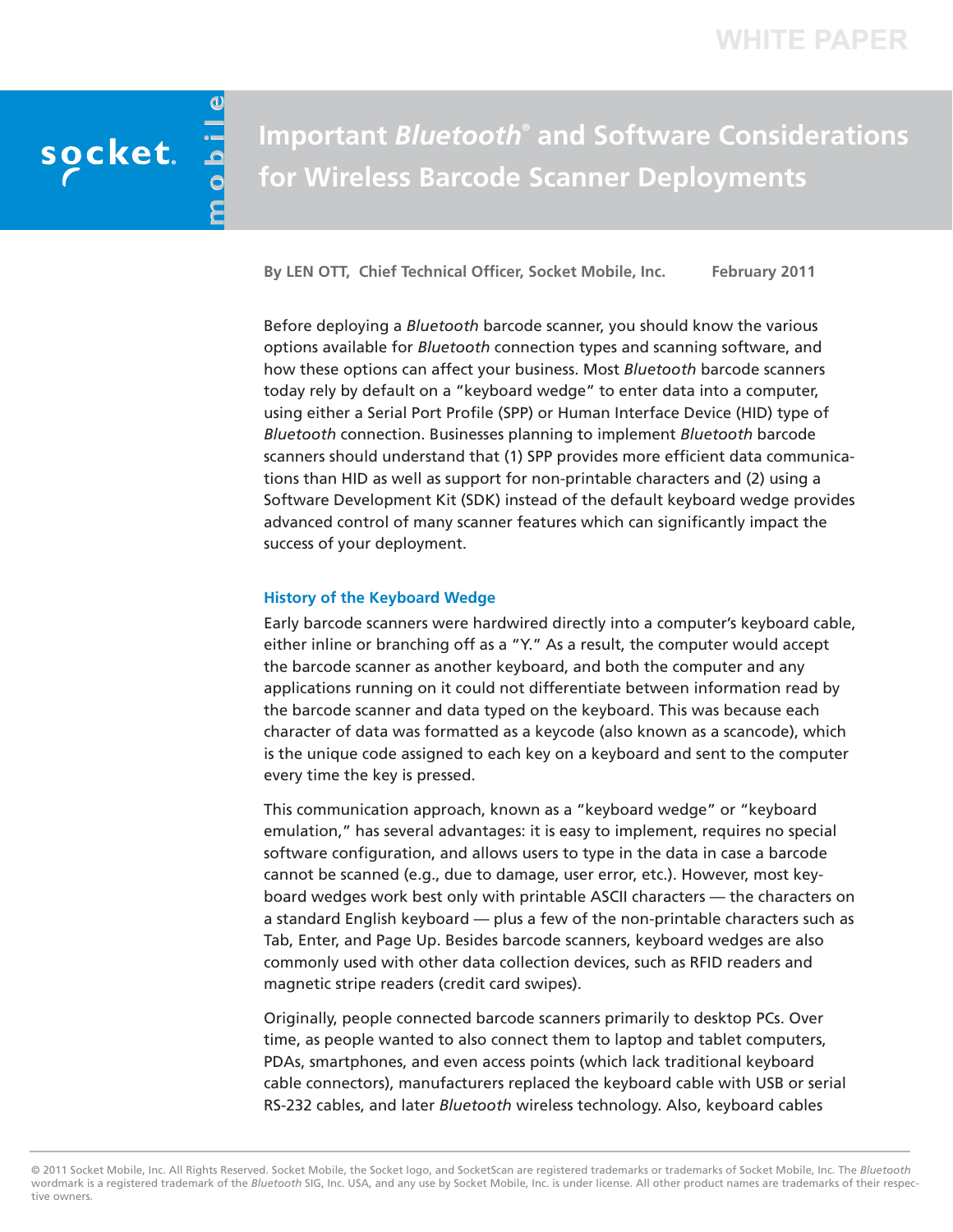*SPP and HID work differently, and not all Bluetooth enabled computers, devices and smartphones support both profiles.*

predominantly send data in one direction (from the keyboard to the computer) and many people wanted a two-way cable for scanner configuration.

Although few still connect via a keyboard cable, most barcode scanners continue the legacy of the keyboard wedge and use it by default. Most operating systems (with the notable exceptions of Apple iOS) allow multiple keyboards, so that with a keyboard wedge, users can scan barcodes through a virtual keyboard and type data on a physical keyboard without needing to constantly reconfigure their system or software.

### **Combining a Keyboard Wedge with** *Bluetooth*

There are many kinds of *Bluetooth* connections (known as *Bluetooth* profiles) and the first *Bluetooth* barcode scanners used the Serial Port Profile (SPP), designed to replace serial RS-232 cables between PCs and peripheral devices (e.g., printers). As the *Bluetooth* Human Interface Device (HID) became more popular in the marketplace — mostly for wireless keyboards and mice — many manufacturers started to add support for HID to their *Bluetooth* barcode scanners.

SPP and HID, however, work differently, and not all *Bluetooth* enabled computers, devices and smartphones support both profiles. Additionally, barcode scanner manufacturers do not always provide support for both SPP and HID for a particular OS, even though the OS itself may natively support both.

| <b>OS</b>              | <b>Native SPP Support</b> | <b>Native HID Support</b> |  |
|------------------------|---------------------------|---------------------------|--|
| Windows 7 / Vista / XP |                           |                           |  |
| Windows Mobile / CE    |                           |                           |  |
| <b>Windows Phone</b>   | X                         | $\boldsymbol{\mathsf{x}}$ |  |
| <b>Google Android</b>  |                           | $\mathbf{x}^*$            |  |
| Apple iOS**            |                           |                           |  |
| Apple Mac OS           |                           |                           |  |
| <b>BlackBerry OS</b>   |                           | $\bm{\mathsf{x}}$         |  |
| Palm OS                |                           |                           |  |
| <b>Symbian OS</b>      |                           |                           |  |
| HP webOS               |                           | $\bm{\mathsf{x}}$         |  |

*\*Some Android devices have added HID, but it is not natively supported by the OS. \*\*Requires proprietary Apple chip.*

# **SPP vs. HID**

If you have the option of choosing between SPP and HID for connecting a barcode scanner to your computer or device, there are multiple factors to consider before making your decision.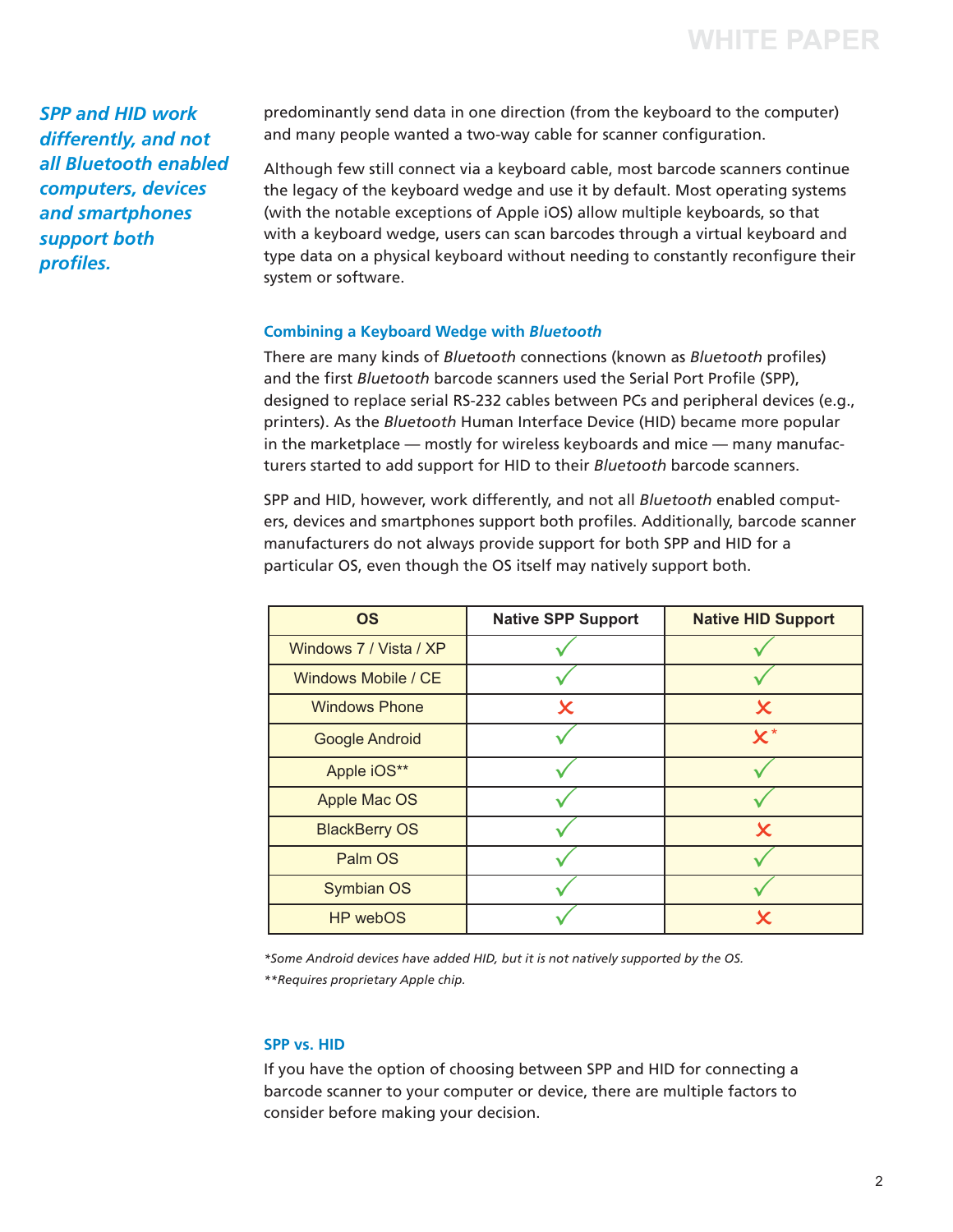*If you plan to scan 2D barcodes, SPP is inherently better than HID because it communicates data more efficiently.*

If you plan to scan 2D barcodes or even 1D barcodes that contain a lot of data, SPP is inherently better than HID because it communicates data more efficiently. While SPP sends all of the data from a barcode in one packet, HID sends two packets for every *character* in a barcode. For *Bluetooth*, it is much better to send one big block of data instead of many small ones, as the overhead for multiple small packets adds up quickly, leading to slower data communications, decelerated performance for other *Bluetooth* activities, and higher power consumption.

As a result, if you use a scanner in HID mode to read barcodes holding large amounts of data, you may experience a slight delay between when you scan a barcode and when the host computer or device actually receives and displays the data in an application. However, users generally will not notice any speed difference between SPP and HID while scanning typical 1D barcodes with fewer than 20 characters.

Additionally, SPP allows the transmission of non-printable characters (e.g., encrypted data on a driver's license), but HID does not.

Some *Bluetooth* barcode scanners exhibit additional differences between SPP and HID. For example, the Socket *Bluetooth* Cordless Hand Scanner (CHS) Series 7 does not require software installation for HID mode (as is required for using SPP mode), but SPP mode offers many more configuration options, by way of the SocketScan 10 utility.

| <b>Feature</b>                                                  | <b>CHS with Keyboard</b><br><b>Wedge in SPP Mode</b>           | <b>CHS with Keyboard</b><br><b>Wedge in HID Mode</b> |  |
|-----------------------------------------------------------------|----------------------------------------------------------------|------------------------------------------------------|--|
| Software Installation                                           | Required - SocketScan 10<br>keyboard wedge software            | Not required                                         |  |
| Barcode scanner<br>configuration method(s)                      | SocketScan 10<br>configuration software or<br>special barcodes | Special barcodes                                     |  |
| Barcode scanner<br>configuration options                        | Many configuration options                                     | Limited configuration<br>options                     |  |
| SocketScan 10 software                                          | Supported                                                      | Not supported                                        |  |
| <b>ActivePairing for roaming</b><br>between computers / devices | Supported                                                      | Not supported                                        |  |

# **Keyboard Wedge vs. SDK**

If your barcode scanner manufacturer offers one, using an SDK to create a custom application is in most cases better than using the default keyboard wedge because it offers more efficient data processing and a broader set of scanner features.

A keyboard wedge translates each character of scanned data first into a keycode (demarcated by "KeyDown" and "KeyUp" steps to indicate when a virtual key was pressed and released) and then hands off the keycodes to the operating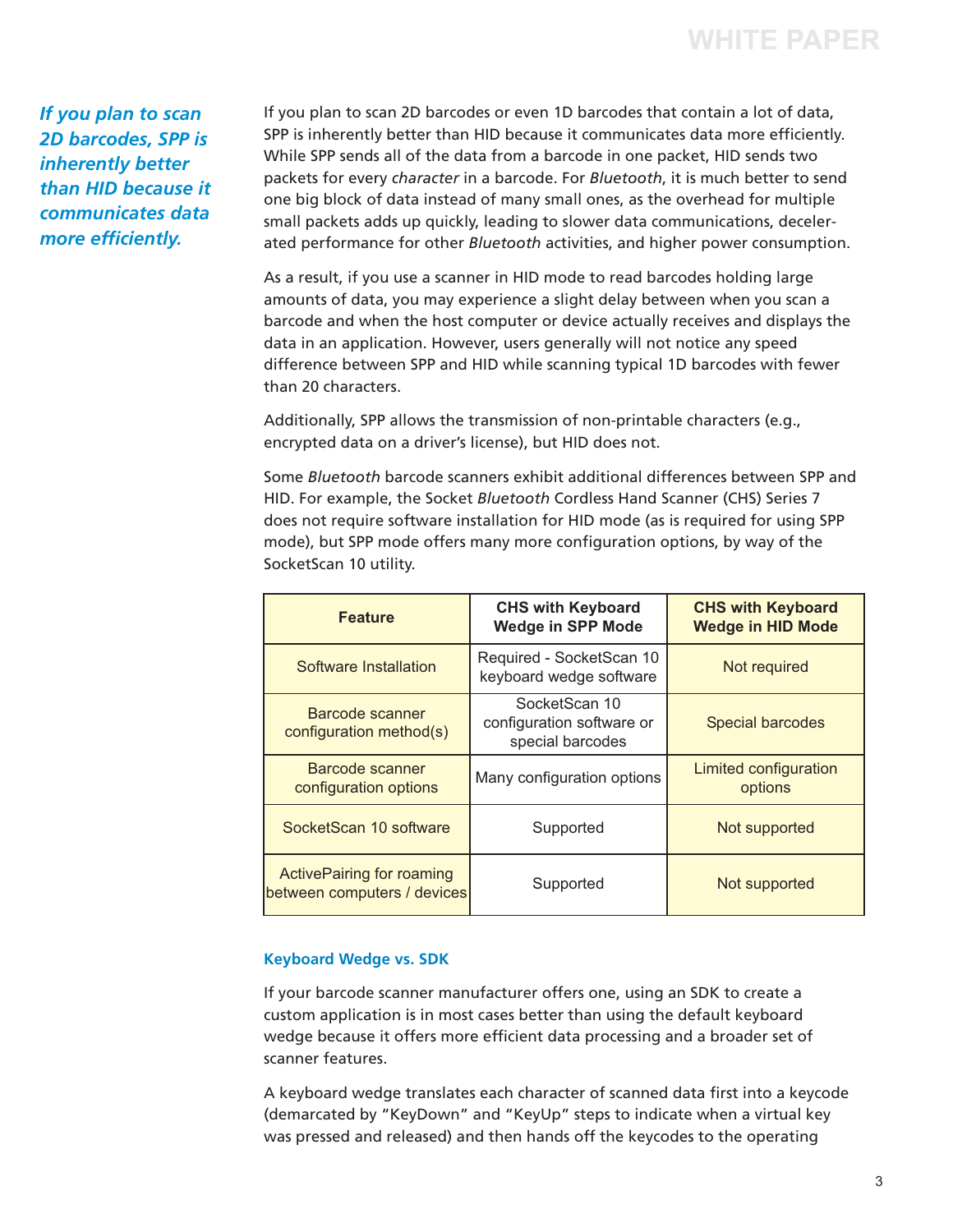*Besides eliminating the need to convert raw data to keycodes and then to ASCII, utilizing a scanner protocol also gives custom applications the ability to integrate a plethora of useful features that keyboard wedges do not offer.*

system to be converted into ASCII. Conversely, an SDK understands the specific protocol (proprietary language) of the barcode scanner and presents raw data to the application, eliminating the need for the dual translation steps of a keyboard wedge. Each manufacturer of barcode scanning engines has its own protocol (e.g., SSI for Symbol Technologies / Motorola, ISCP for Intermec). Eliminating the translation steps reduces the amount of data sent over the *Bluetooth* link.

| <b>Keyboard Wedge with</b>                                                                                                                                                                                                                                                                                                                                                                                                                                                                  | <b>Keyboard Wedge with</b>                                                                                                                                                                                                                                                                                                                                                                                         | <b>Custom Application</b>                                                                                                                                                                                            |
|---------------------------------------------------------------------------------------------------------------------------------------------------------------------------------------------------------------------------------------------------------------------------------------------------------------------------------------------------------------------------------------------------------------------------------------------------------------------------------------------|--------------------------------------------------------------------------------------------------------------------------------------------------------------------------------------------------------------------------------------------------------------------------------------------------------------------------------------------------------------------------------------------------------------------|----------------------------------------------------------------------------------------------------------------------------------------------------------------------------------------------------------------------|
| <b>HID</b>                                                                                                                                                                                                                                                                                                                                                                                                                                                                                  | <b>SPP</b>                                                                                                                                                                                                                                                                                                                                                                                                         | with SDK (SPP)                                                                                                                                                                                                       |
| 1. User scans barcode.<br>2. Scanner translates first<br>character of scanned<br>data into keycode.<br>3. Scanner sends<br>keycode / KeyDown to<br>computer in 1 packet.<br>4. Scanner sends<br>keycode / KeyUp to<br>computer in 1 packet.<br>5. Computer converts<br>keycode / KeyUp into<br><b>ASCIL</b><br>6. Computer enters ASCII<br>into software applica-<br>tion<br>7. Repeat steps 2-6 for all<br>remaining characters of<br>scanned data<br>(including preamble /<br>postamble). | 1. User scans barcode.<br>2. Scanner sends all<br>barcode data (with<br>some standard<br>framing) to computer in<br>1 packet.<br>3. Computer translates<br>each character of data<br>(including preamble /<br>postamble) into<br>keycode, with each<br>keycode separated with<br>KeyDown and KeyUp.<br>4. Computer converts<br>keycodes into ASCII.<br>5. Computer enters ASCII<br>into software applica-<br>tion. | 1. User scans barcode.<br>2. Scanner sends all<br>barcode data to<br>computer in scanner<br>protocol (with some<br>standard framing) in<br>one packet.<br>3. Computer enters data<br>into software applica-<br>tion. |

Typically, wireless barcode scanning applications built from an SDK are designed for SPP connections. It does not make sense to use an SDK to create a barcode scanning application based on HID because it is a more complicated protocol than SPP, requires more overhead, and many operating systems / platforms lack the necessary Application Programming Interfaces (APIs) or profile support.

Besides eliminating the need to convert raw data to keycodes and then to ASCII, utilizing a scanner protocol also gives custom applications the ability to integrate a plethora of useful features that keyboard wedges do not offer. For example, the SocketScan 10 SDK enables developers to create applications for the Socket CHS Series 7 that provide automatic data checks and data processing not available with a keyboard wedge. These features are helpful for preventing errors and minimizing user effort while scanning different types of data into complicated applications with multiple fields. Also, the SocketScan 10 SDK enables developers to control scanner features such as symbology support, LEDs, vibrate mode, and beep tones.

For example, a developer of healthcare applications might use the SocketScan 10 SDK to create a bedside medication verification application that incorporates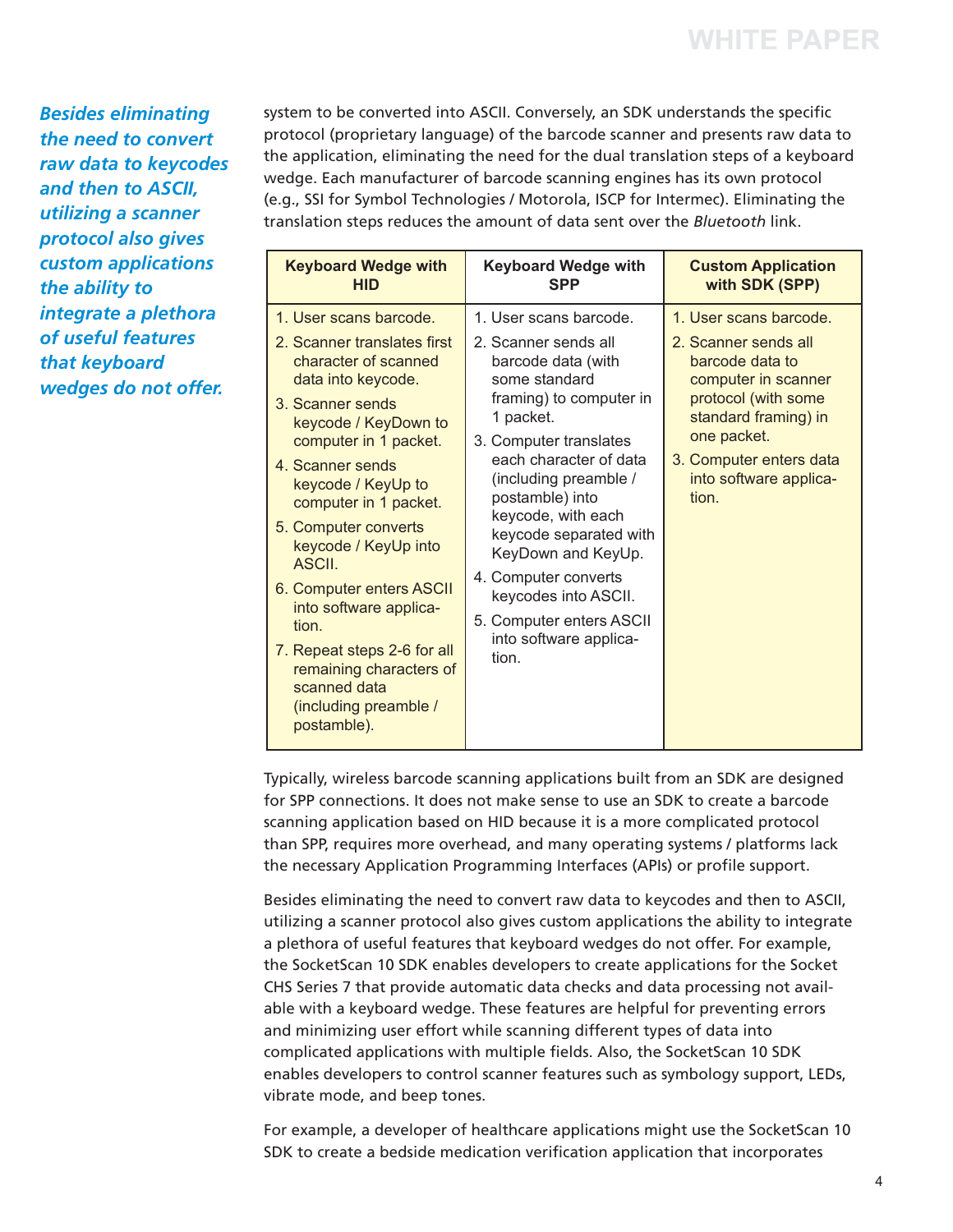| <b>Feature</b>                                                                                           | <b>Benefit</b>                                                                                                                                                                             | <b>SocketScan 10</b><br><b>Keyboard Wedge</b><br>(SPP) | <b>Custom Application</b><br>with SocketScan 10<br>SDK (SPP) |
|----------------------------------------------------------------------------------------------------------|--------------------------------------------------------------------------------------------------------------------------------------------------------------------------------------------|--------------------------------------------------------|--------------------------------------------------------------|
| Real-time configuration                                                                                  | Better scanner control                                                                                                                                                                     |                                                        |                                                              |
| Enable / disable<br>symbologies*                                                                         | Prevent wrong type of barcode from<br>being read                                                                                                                                           |                                                        |                                                              |
| Easy monitoring of<br><b>Bluetooth link*</b>                                                             | Advanced users can check status of<br>wireless connection                                                                                                                                  |                                                        |                                                              |
| Non-printable ASCII /<br>non-keyboard characters*                                                        | Supports special characters (e.g., null,<br>time stamp, form feed, etc.)                                                                                                                   |                                                        |                                                              |
| UNICODE, other character<br>sets*                                                                        | Supports diverse writing systems<br>Almost impossible with typical keyboard<br>wedge                                                                                                       |                                                        |                                                              |
| International keyboards*                                                                                 | Supports diverse writing systems                                                                                                                                                           |                                                        |                                                              |
| Hide differences between<br>scanner types                                                                | Application does not need to know the<br>specific data collection technology or<br>manufacturer                                                                                            |                                                        |                                                              |
| <b>Binary data</b>                                                                                       | Supports barcodes with encrypted data,<br>embedded images or compressed data                                                                                                               | $\boldsymbol{\mathsf{x}}$                              |                                                              |
| Error handling / data<br>checks                                                                          | Application can verify correct format or<br>value of data for each field<br>Signals user if data is invalid                                                                                | $\boldsymbol{\mathsf{x}}$                              |                                                              |
| Data parsing                                                                                             | Application can send data to correct<br>field, even barcodes with data for multi-<br>ple fields (e.g., address)                                                                            | X                                                      |                                                              |
| Metadata detection and<br>parsing                                                                        | Application can extract and enter meta-<br>data into correct field<br>2D barcodes often have metadata (e.g.,<br>symbology identifiers, GS1 / AIM Global<br>or government defined metadata) | X                                                      |                                                              |
| Framing                                                                                                  | Application can indicate start and end of<br>barcode data<br>No easy workaround<br>Important for 2D barcodes, which contain<br>more data                                                   | X                                                      |                                                              |
| Configure start physical<br>scan                                                                         | For presentation mode or "hands free"<br>scanning                                                                                                                                          | $\boldsymbol{\mathsf{x}}$                              |                                                              |
| Configure options based on<br>user, application, computer,<br>time of day, last barcode<br>scanned, etc. | Increase efficiency and accuracy of data<br>collection                                                                                                                                     | X                                                      |                                                              |